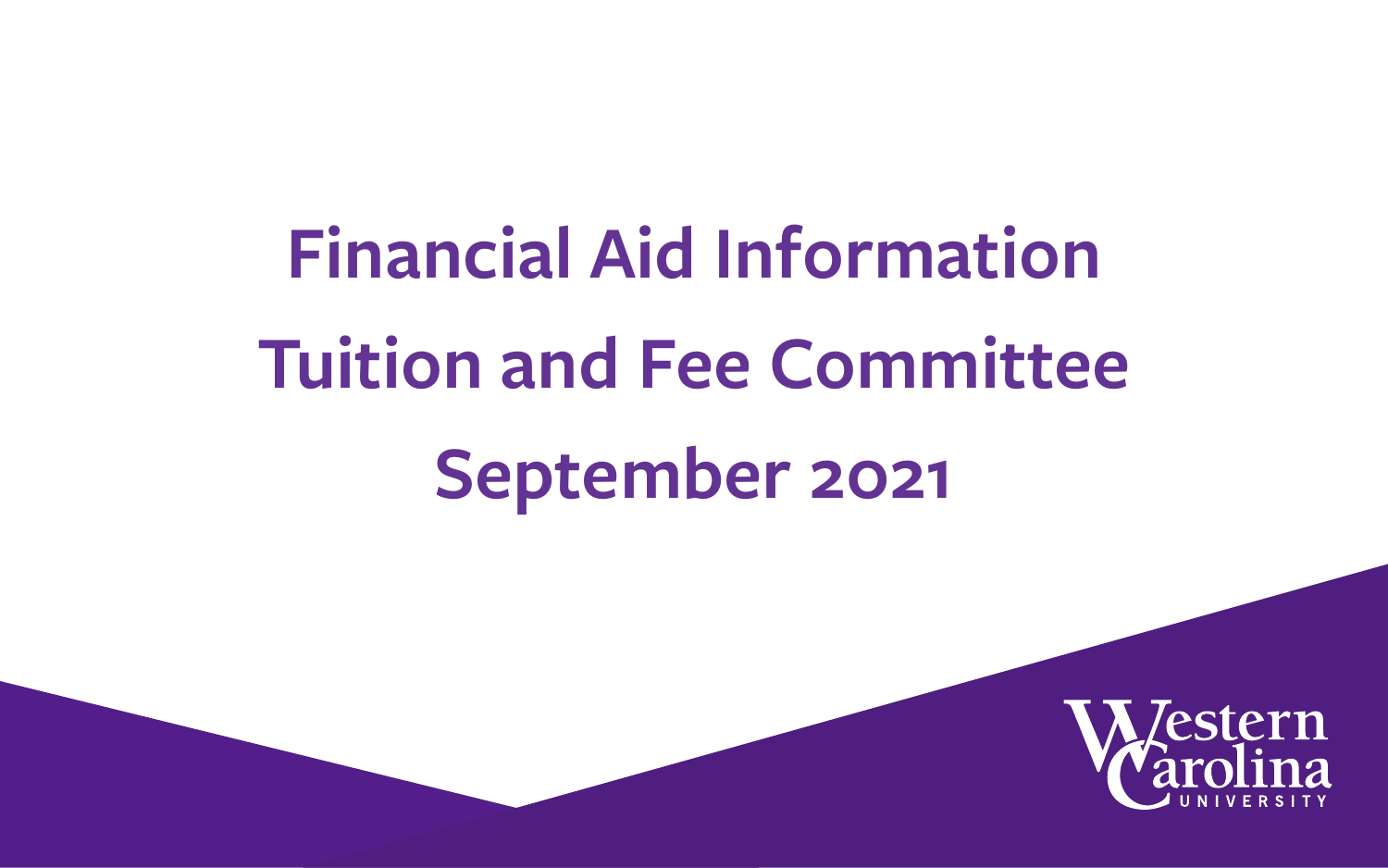#### **FEDERAL STUDENT AID GLOSSARY**

| <b>Cost of Attendance</b>                                 | <b>COA</b>   | An estimate of educational expenses for a period of<br>enrollment (an academic year).                                                                                                                |
|-----------------------------------------------------------|--------------|------------------------------------------------------------------------------------------------------------------------------------------------------------------------------------------------------|
| <b>Free Application for</b><br><b>Federal Student Aid</b> | <b>FAFSA</b> | The student aid application provided for under<br>section 483 of the Higher Education Act (HEA), which<br>is used to determine and applicant's eligibility for<br>federal student aid programs.      |
| <b>Expected Family</b><br><b>Contribution</b>             | <b>EFC</b>   | The amount (federal determination) a student and<br>the student's family may be reasonably expected to<br>contribute towards the student's postsecondary<br>education expenses for an academic year. |

**Financial Aid Package** – the total student assistance – grants, scholarships, need-based employment and loans – offered to a student. Work study and some grant funds are limited. These funds are awarded on a first come, first served basis.

#### studentaid.gov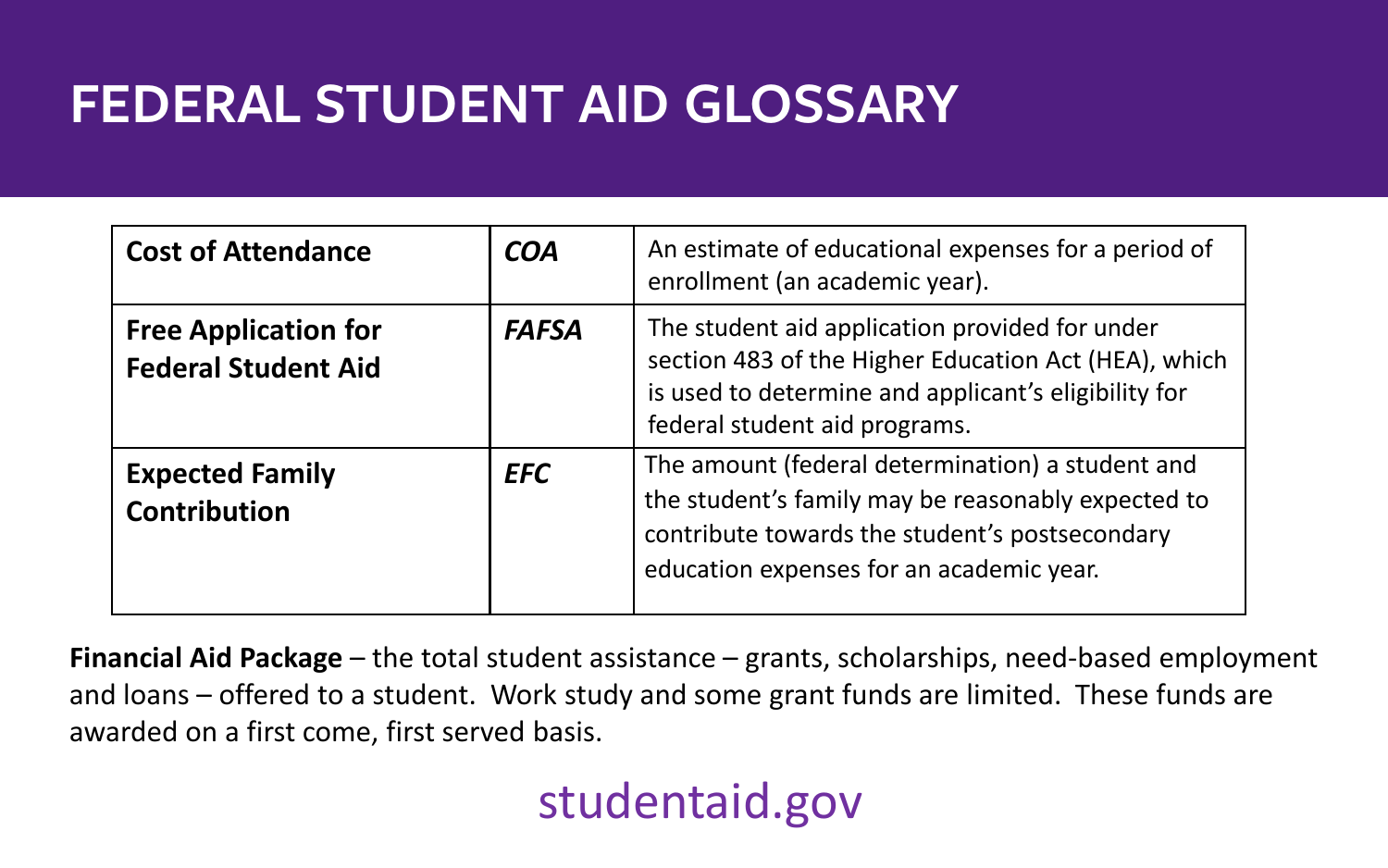### **WHAT IS FINANCIAL AID?**

- Grants
- Work Study
- Loans
	- Loans for both students and parents
	- Federal or private lending sources
- Scholarships

#### studentaid.gov

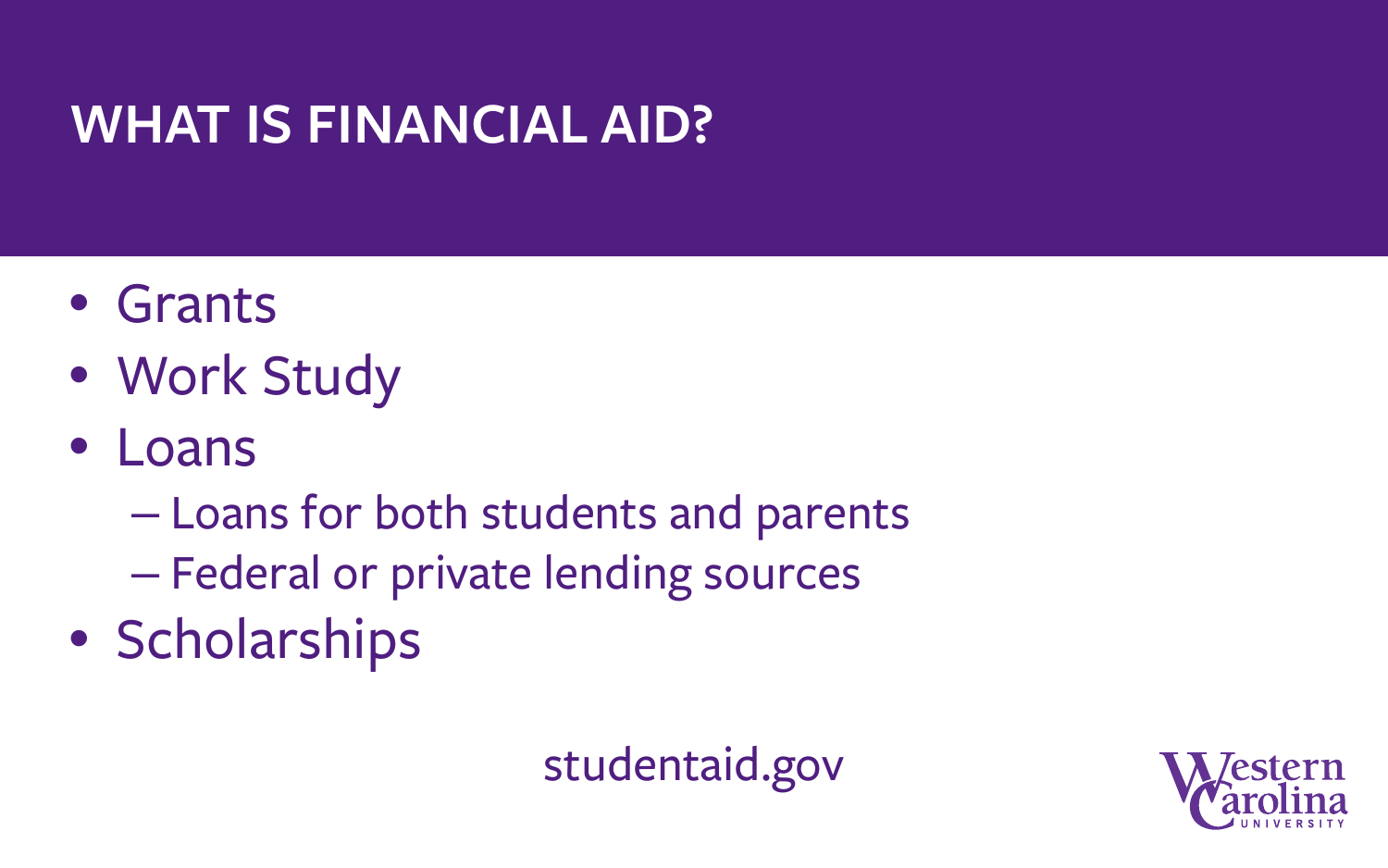### **FINANCIAL AID PROCESSING**

To date for 2021-2022, WCU has:

- Received 18,772 FAFSA's
- Verified 2,347 FAFSA applications
- Packaged 13,071 financial aid offers

|                                   | 2017-  | $2018 -$ | 2019-  | 2020-  |
|-----------------------------------|--------|----------|--------|--------|
| Processing                        | 2018   | 2019     | 2020   | 2021   |
| Number of Federal Student Aid     |        |          |        |        |
| Applications (FAFSA's) received   | 20,397 | 21,760   | 20,891 | 20,617 |
| Number of FAFSA's verified        | 2,080  | 3,486    | 2,855  | 2,766  |
| Number of students packaged       |        |          |        |        |
| (completed FAFSA results)         | 13,397 | 13,281   | 13,753 | 14,061 |
| Number of summer aid applications | 2,300  | 2,437    | 2,268  | 2,520  |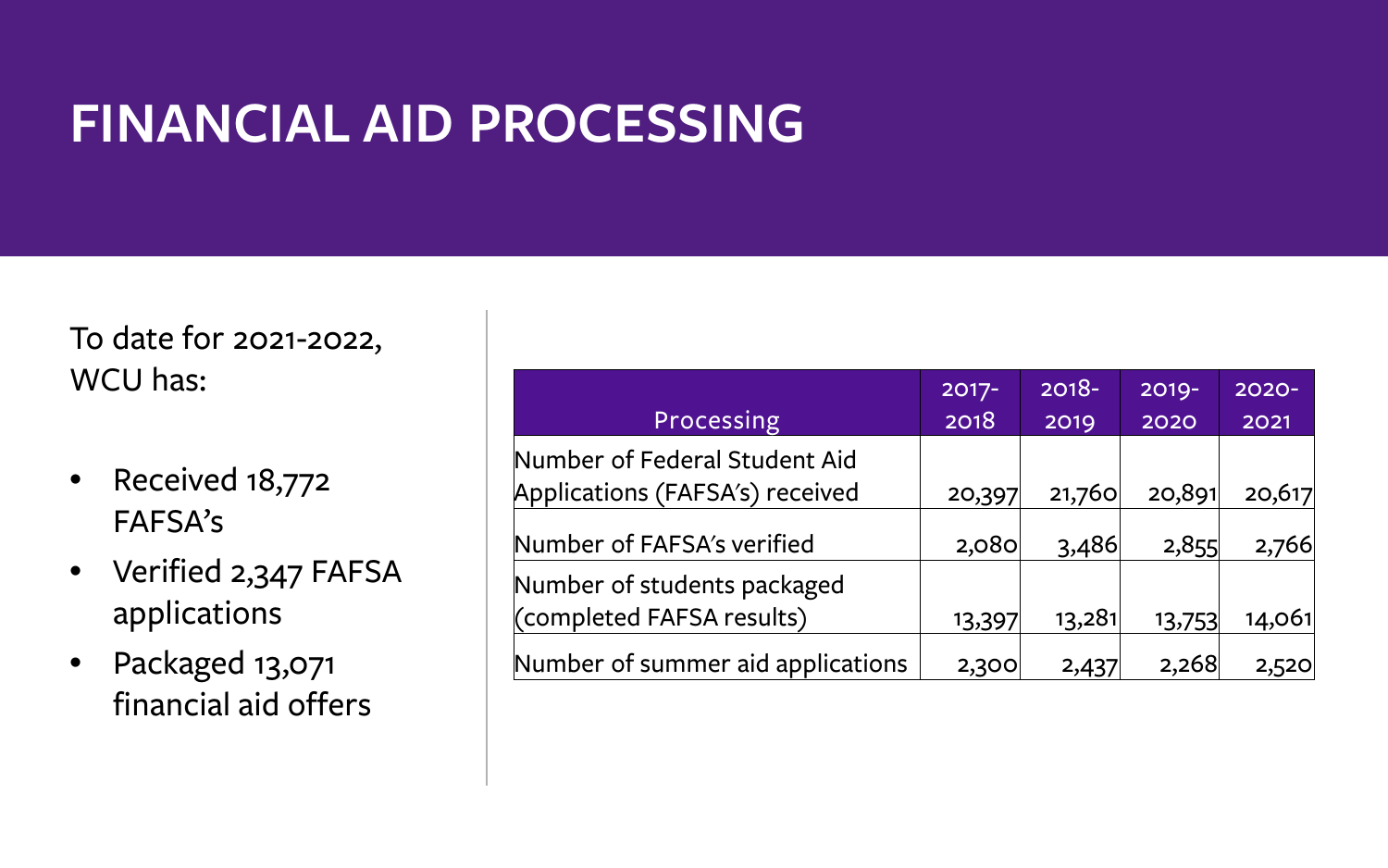| <b>Funds Management</b><br>(Disbursed/Paid |                  |                 |                                     |                 |
|--------------------------------------------|------------------|-----------------|-------------------------------------|-----------------|
| Amount)                                    | 2017-2018        | 2018-2019       | 2019-2020                           | 2020-2021       |
| <b>Federal Grants</b>                      | \$17,397,539.45  | \$18,249,355.75 | \$22,924,804.28                     | \$22,368,807.13 |
| <b>NC State Grants</b>                     | \$8,395,194.00   | \$3,806,215.50  | \$3,732,154.50                      | \$4,593,848.50  |
| Work Study                                 | \$468,094.03     | \$448,831.63    | \$482,455.45                        | \$272,357.95    |
| <b>Federal Loans</b>                       | \$72,643,665.00  | \$58,996,757.00 | \$56,203,146.00                     | \$49,407,080.00 |
| <b>Private Loans</b>                       | \$3,087,530.00   | \$3,553,632.76  | \$4,953,577.00                      | \$4,777,335.21  |
| Other Aid Programs                         | \$15,751,955.38  | \$16,154,178.52 | \$16,099,586.38                     | \$17,205,512.28 |
| <b>Total Aid Disbursements</b>             | \$117,743,977.86 |                 | $$101,208,971.16$ $$104,395,723.61$ | \$98,624,941.07 |

#### **FINANCIAL AID DISBURSEMENTS**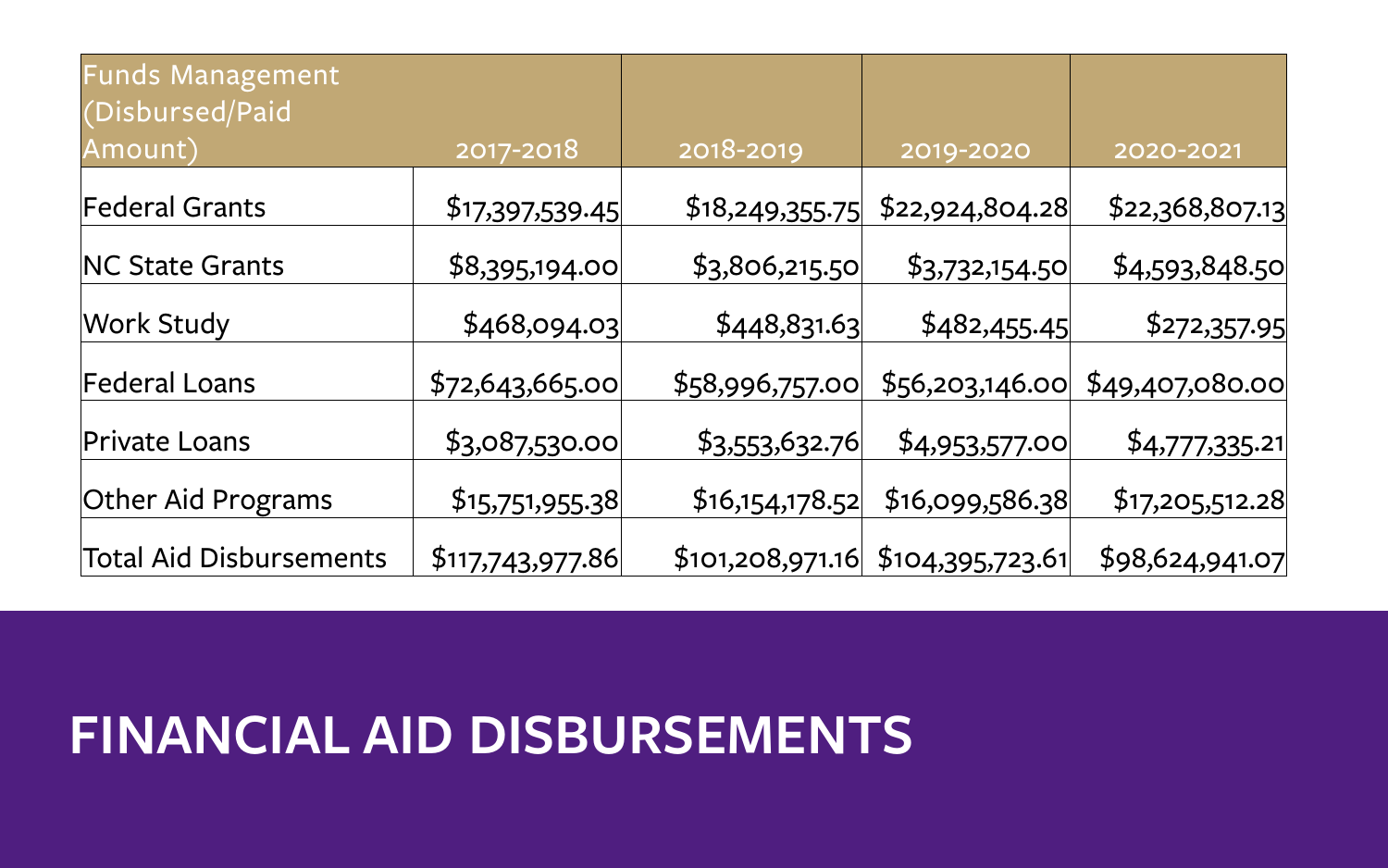#### **SAMPLE ESTIMATED IN-STATE COSTS (BILLING) 2022-2023**

| Tuition<br><b>NC Promise</b><br><b>Tuition</b>               | Semester<br>\$1,986<br>$- $1,486$<br>\$500 | Year<br>\$3,971<br>$-52,971$<br>\$1,000 |
|--------------------------------------------------------------|--------------------------------------------|-----------------------------------------|
| Fees                                                         | \$1,684                                    | \$3,368                                 |
| Room (Amenities and Rates Vary by Hall)                      | $$2,350 - $3,060$                          | $$4,700 - $6,120$                       |
| Residential Technology Fee (High Speed Internet)             | \$89                                       | \$178                                   |
| Meal Plan (Unlimited Basic)                                  | \$2,194                                    | \$4,388                                 |
| Parking (Freshman Rate) *Less than full year may be prorated | \$400                                      | \$400                                   |
| Health Insurance (Unless Waived)                             | \$1,308                                    | \$2,616                                 |
| Total Billing (University Insurance Purchased)               | $$8,525 - $9,235$                          | $$16,650 - $18,070$                     |
| Total Billing (University Insurance Charge Waived)           | $$7,217 - $7,927$                          | $$14,034 - $15,454$                     |



Rates are subject to change and are rounded to nearest dollar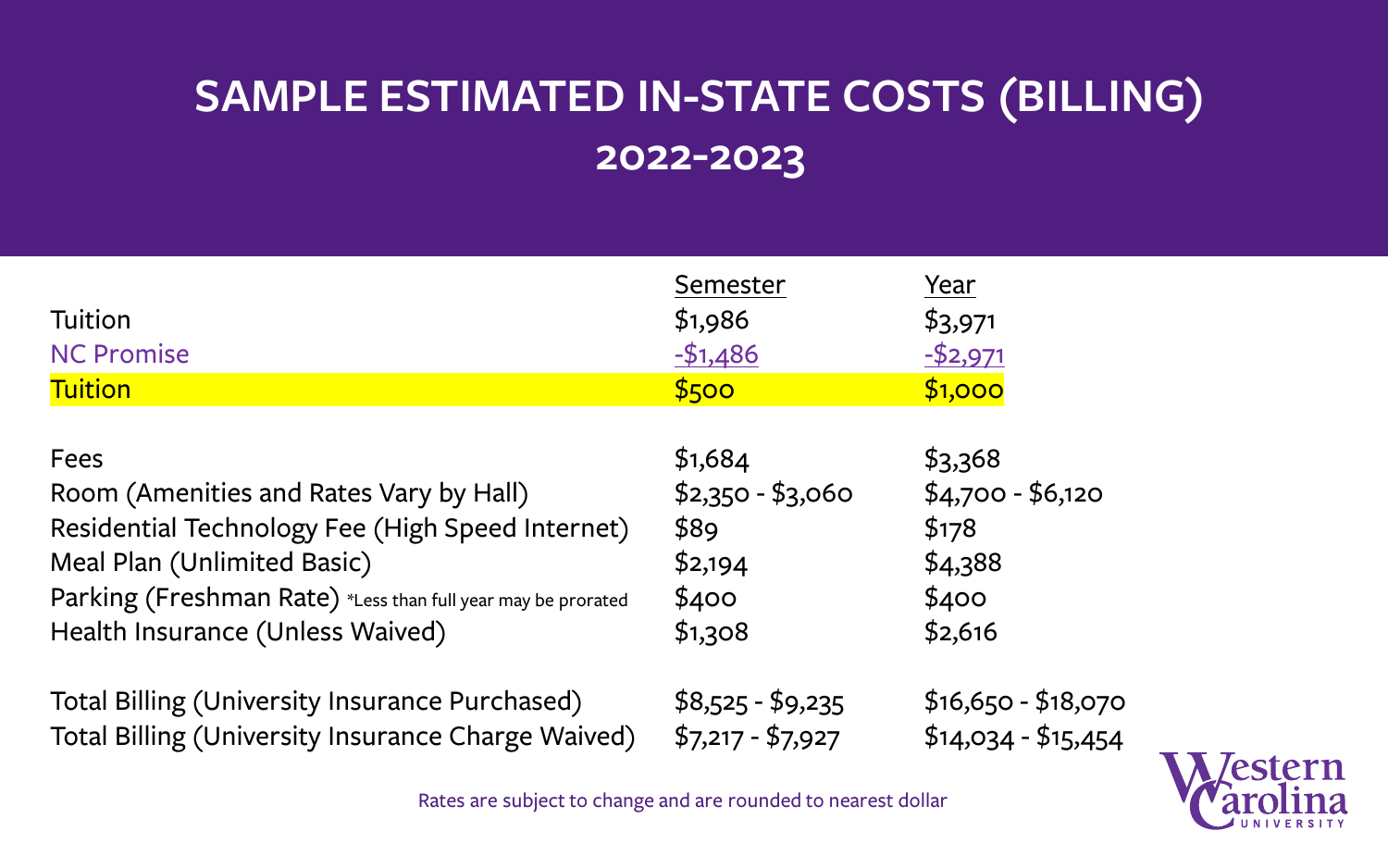#### **COST OF ATTENDANCE COMPARISON - UG**

| Undergraduate             | 2010-11                                                                                                                                         | 2011-12    | 2012-13    | 2013-14    | 2014-15                             | 2015-16    | 2016-17    | 2017-18    | 2018-19                            | 2019-20    | 2020-21                          | 2021-22     |
|---------------------------|-------------------------------------------------------------------------------------------------------------------------------------------------|------------|------------|------------|-------------------------------------|------------|------------|------------|------------------------------------|------------|----------------------------------|-------------|
| Tuition and fees          | \$5,124.00                                                                                                                                      | \$5,387.00 | \$5,925.00 | \$6,265.00 | \$6,305.00                          | \$6,643.00 | \$7,027.00 | \$6,897.00 | \$3,926.00                         | \$3,979.00 | \$0.00                           | \$0.00      |
| Tuition                   |                                                                                                                                                 |            |            |            |                                     |            |            |            |                                    |            | \$1,000.00                       | \$1,000.00] |
| Fees                      |                                                                                                                                                 |            |            |            |                                     |            |            |            |                                    |            | \$3,285.00                       | \$3,367.00  |
| Room and Meals            | \$6,769.00                                                                                                                                      | \$6,980.00 | \$7,178.00 | \$7,477.00 | \$8,016.00                          | \$8,665.00 | \$9,218.00 |            | \$9,553.00 \$10,103.00 \$10,725.00 |            | \$0.00                           | \$0.00      |
| Room                      |                                                                                                                                                 |            |            |            |                                     |            |            |            |                                    |            | \$6,566.96                       | \$6,710.96  |
| Meals                     |                                                                                                                                                 |            |            |            |                                     |            |            |            |                                    |            | \$4,387.00                       | \$4,387.00  |
| Health Insurance          | \$661.00                                                                                                                                        | \$661.00   | \$766.00   | \$1,418.00 | \$1,376.00                          | \$0.00     | \$0.00     | 50.00      | \$0.00                             | \$0.00     | \$0.00                           | \$0.00      |
| Loan Fees                 | \$0.00                                                                                                                                          | \$0.00     | \$0.00     | \$75.00    | \$106.00                            | \$63.00    | \$63.00    | \$66.00    | \$67.00                            | \$62.00    | \$61.38                          | \$61.20     |
| <b>Books and Supplies</b> | \$606.00                                                                                                                                        | \$624.00   | \$758.00   | \$781.00   | \$708.00                            | \$753.00   | \$776.00   | \$932.00   | \$805.00                           | \$809.00   | \$366.00                         | \$371.12    |
| Travel                    | \$1,029.00                                                                                                                                      | \$1,060.00 | \$983.00   | \$1,010.00 | \$1,002.00                          | \$1,028.00 | \$1,059.00 | \$957.00   | \$974.00                           | \$1,037.00 | \$1,383.00                       | \$1,335.00  |
| Personal Expenses         | \$1,578.00                                                                                                                                      | \$1,626.00 | \$1,597.00 |            | $$1,666.00$ $$1,440.00$ $$1,482.00$ |            | \$1,526.00 | \$1,647.00 | \$1,580.00                         |            | \$1,580.00 \$1,575.00 \$1,597.04 |             |
| Totals                    | \$15,767.00 \$16,338.00 \$17,207.00 \$18,692.00 \$18,953.00 \$18,634.00 \$19,669.00 \$20,052.00 \$17,455.00 \$18,192.00 \$18,624.34 \$18,829.32 |            |            |            |                                     |            |            |            |                                    |            |                                  |             |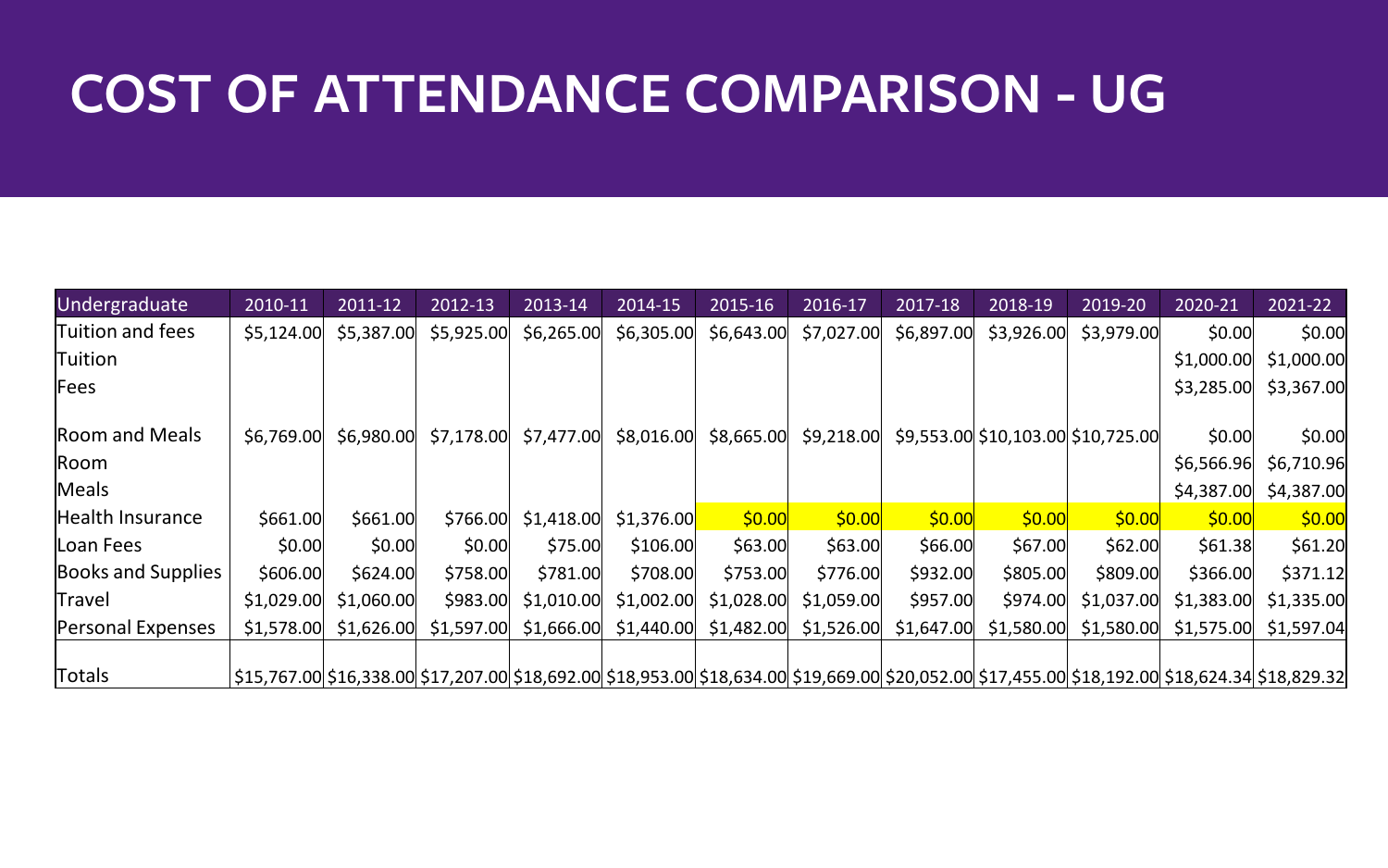#### **COST OF ATTENDANCE COMPARISON - GR**

| Graduate                  | 2010-11                                                                                                                                         | 2011-12    | 2012-13    | 2013-14    | 2014-15    | 2015-16                                         | 2016-17    | 2017-18    | 2018-19                                                        | 2019-20    | 2020-21                 | 2021-22    |
|---------------------------|-------------------------------------------------------------------------------------------------------------------------------------------------|------------|------------|------------|------------|-------------------------------------------------|------------|------------|----------------------------------------------------------------|------------|-------------------------|------------|
| Tuition and fees          | \$5,452.00                                                                                                                                      | \$5,737.00 | \$6,322.00 | \$6,694.00 | \$6,734.00 | \$7,085.00                                      | \$7,192.00 | \$7,361.00 | \$7,361.00                                                     | \$7,414.00 | \$0.00                  | \$0.00     |
| <b>Tuition</b>            |                                                                                                                                                 |            |            |            |            |                                                 |            |            |                                                                |            | \$4,435.00              | \$4,435.00 |
| Fees                      |                                                                                                                                                 |            |            |            |            |                                                 |            |            |                                                                |            | \$3,047.00              | \$3,045.00 |
|                           |                                                                                                                                                 |            |            |            |            |                                                 |            |            |                                                                |            |                         |            |
| Room and Meals            | \$7,966.00                                                                                                                                      | \$8,205.00 | \$8,401.00 | \$8,749.00 | \$9,290.00 | \$9,537.00                                      |            |            | $$9,847.00 \times 10,419.00 \times 10,782.00 \times 11,170.00$ |            | \$0.00                  | \$0.00     |
| <b>Room</b>               |                                                                                                                                                 |            |            |            |            |                                                 |            |            |                                                                |            | \$6,889.66              | \$7,040.80 |
| Meals                     |                                                                                                                                                 |            |            |            |            |                                                 |            |            |                                                                |            | \$4,387.00              | \$4,387.00 |
| Health Insurance          | \$661.00                                                                                                                                        | \$661.00   | \$766.00   | \$1,418.00 | \$1,376.00 | \$0.00                                          | \$0.00     | \$0.00     | \$0.00                                                         | \$0.00     | \$0.00                  | \$0.00     |
| Loan Fees                 | \$0.00                                                                                                                                          | \$0.00     | \$0.00     | \$120.00   | \$214.00   | \$127.00                                        | \$127.00   | \$143.00   | \$147.00                                                       | \$142.00   | \$142.56                | \$145.74   |
| <b>Books and Supplies</b> | \$966.00                                                                                                                                        | \$995.00   | \$908.00   | \$947.00   | \$744.00   | \$767.00                                        | \$790.00   | \$932.00   | \$734.00                                                       | \$734.00   | \$372.00                | \$693.00   |
| Travel                    | \$1,029.00                                                                                                                                      | \$1,060.00 | \$983.00   | \$1,010.00 | \$1,002.00 | \$1,028.00                                      | \$1,059.00 | \$957.00   | \$974.00                                                       | \$1,037.00 | \$1,383.00              | \$1,335.00 |
| Personal Expenses         | \$1,578.00                                                                                                                                      | \$1,626.00 | \$1,597.00 |            |            | $$1,666.00$ $$1,440.00$ $$1,482.00$ $$1,526.00$ |            | \$1,647.00 | \$2,097.00                                                     |            | $$2,097.00$ $$1,575.00$ | \$1,597.04 |
|                           |                                                                                                                                                 |            |            |            |            |                                                 |            |            |                                                                |            |                         |            |
| Totals                    | \$17,652.00 \$18,284.00 \$18,977.00 \$20,604.00 \$20,800.00 \$20,026.00 \$20,541.00 \$21,459.00 \$22,095.00 \$22,594.00 \$22,231.22 \$22,678.58 |            |            |            |            |                                                 |            |            |                                                                |            |                         |            |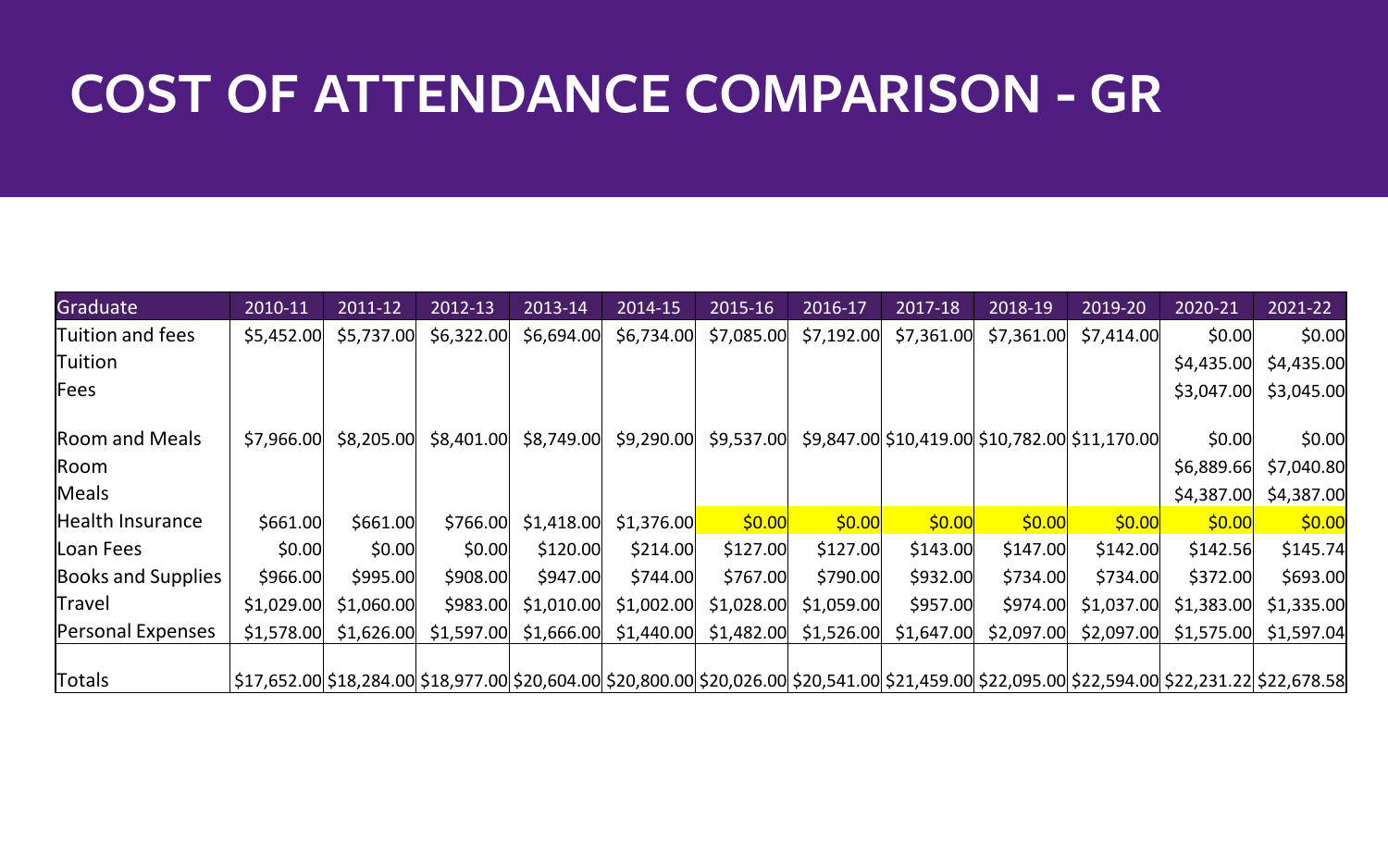#### **THE NC PROMISE EFFECT**

Without NC Promise

Loan Debt Incurred in 2017-2018:

\$75,762,195

Loan debt incurred by students & parents

With NC Promise

Loan Debt Incurred in 2020-2021:

\$54,200,915.21

Loan debt incurred by students & parents

NC Promise Savings

28.46% Debt Reduction

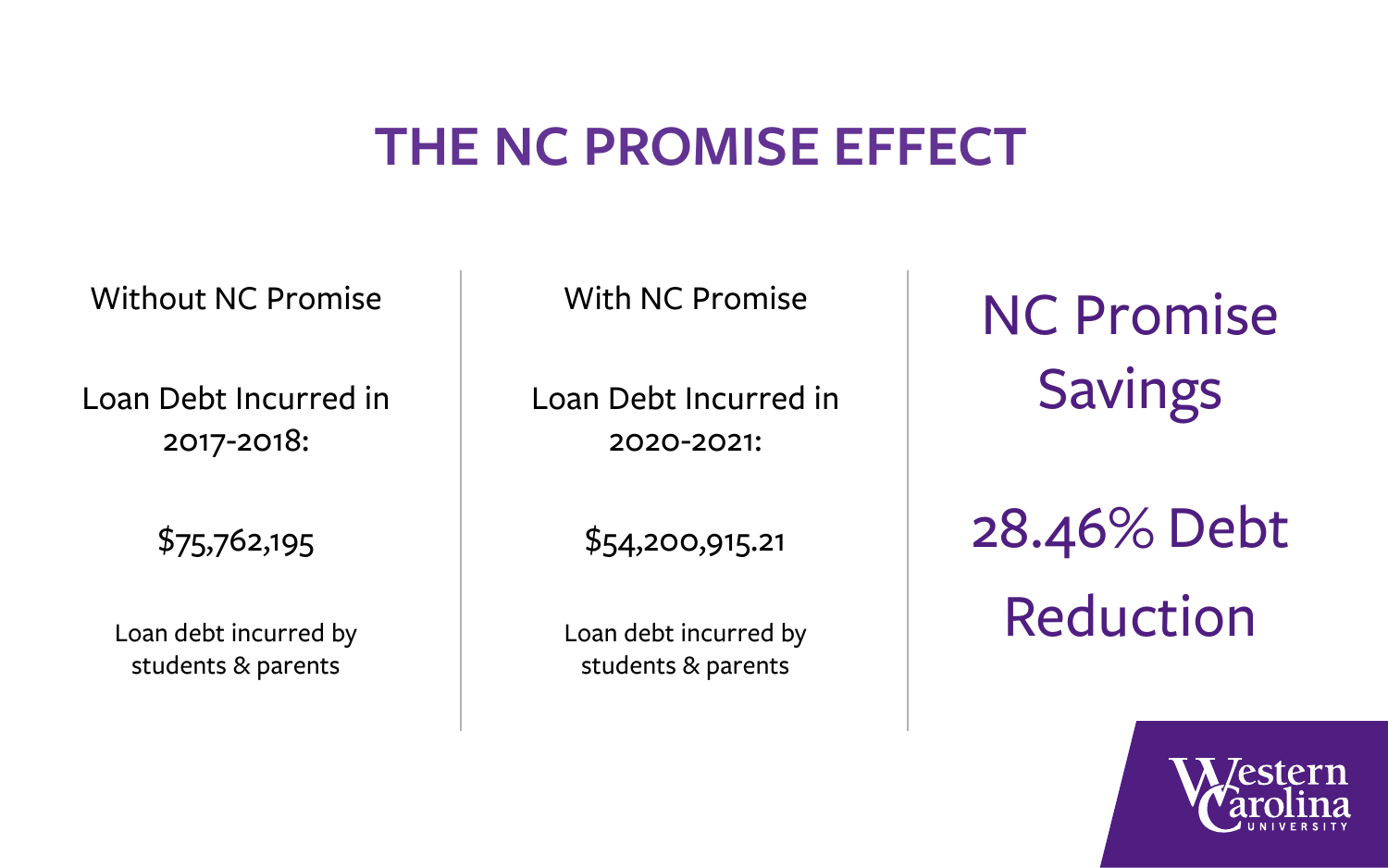| Average Debt (Fall, Spring & Summer)      | 2018-19  | 2019-20  | 2020-21  |
|-------------------------------------------|----------|----------|----------|
| All Undergraduate and Graduate            | \$32,858 | \$30,893 | \$31,164 |
| Graduate (includes any undergraduate debt |          |          |          |
| incurred)                                 | \$53,385 | \$50,015 | \$53,890 |
| Undergraduate                             | \$27,189 | \$25,536 | \$25,295 |

| Default Rate |  |
|--------------|--|
|--------------|--|

| Default Rate Year | 2012       | 2013      | 2014'      | 2015       | 2016       | 2017  |
|-------------------|------------|-----------|------------|------------|------------|-------|
| <b>WCU</b>        | 7.00 $\%$  | 6.70%     | 6.50 $\%$  | 6.00%      | 6.00 $\%$  | 5.20% |
| <b>National</b>   | 11.80 $\%$ | 11.30 $%$ | 11.50 $\%$ | 10.80 $\%$ | 10.10 $\%$ | 9.70% |

#### **TOTAL FEDERAL DEBT AVERAGES AND DEFAULT RATES**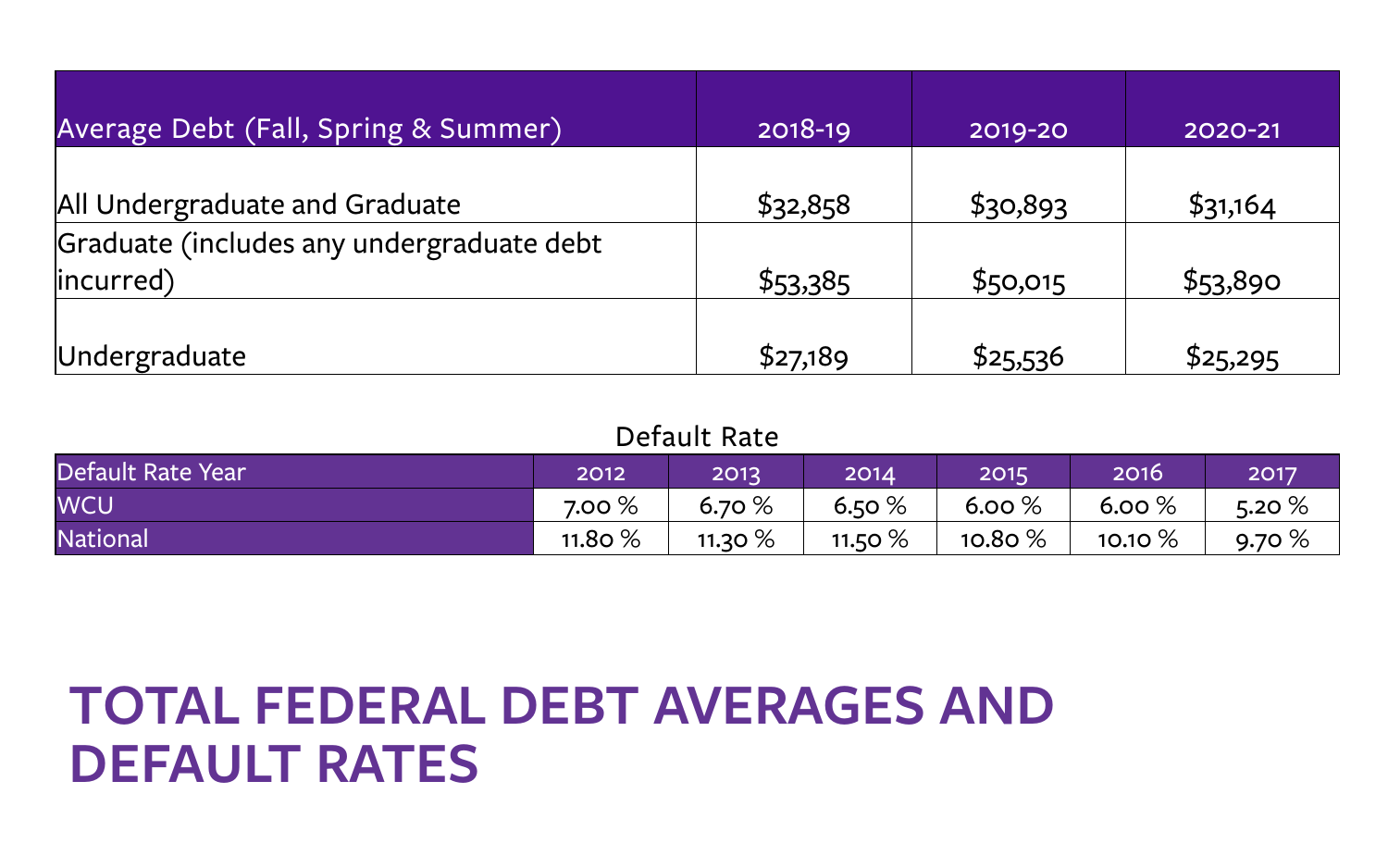#### **Financial Aid 2020-2021 FINAL**

NC Promise assists Western Carolina University in providing a high-quality, affordable education for anyone who wishes to pursue an undergraduate degree.

#### 2020-21 academic year:

- Due to COVID-19, emergency aid for students was allocated to Western Carolina University through Higher Education Emergency Relief Funding. Since May 2020, Western Carolina University has disbursed \$8,694,711 of emergency aid.
- Since NC Promise went into effect fall 2018, Western Carolina University has experienced a 11.42% decrease in debt incurred from 2019-20 to 2020-21 as noted in the chart below. Comparing 2018-19 to 2020-21, Western Carolina University has experienced a 13.38% decrease in debt.

|                                                             | 2019-2020         |                    | 2020-2021         |                |
|-------------------------------------------------------------|-------------------|--------------------|-------------------|----------------|
| Loan Program                                                | <b>Final Paid</b> | 2020-2021 Accepted | <b>Final Paid</b> | Difference +/- |
|                                                             |                   |                    |                   |                |
| <b>Federal Direct Graduate</b><br><b>Student PLUS Loans</b> | \$1,006,290.00    | \$768,325.00       | \$733,714.00      | $-27.09%$      |
| <b>Federal Direct Parent</b><br><b>PLUS Loans</b>           | \$9,170,703.00    | \$6,928,960.00     | \$6,636,171.00    | $-27.64%$      |
|                                                             |                   |                    |                   |                |
| <b>Federal Direct Subsidized</b><br><b>Student Loans</b>    | \$17,282,272.00   | \$15,406,501.00    | \$15,211,956.00   | $-11.98%$      |
| <b>Federal Direct</b>                                       |                   |                    |                   |                |
| <b>Unsubsidized Student</b><br>Loans                        | \$28,743,881.00   | \$27,233,981.00    | \$26,825,239.00   | $-6.67%$       |
| <b>Private Student Loans</b>                                | \$4,987,277.00    | \$4,793,835.21     | \$4,793,835.21    | $-3.88%$       |
| <b>Total Debt</b>                                           | \$61,190,423.00   | \$55,131,602.21    | \$54,200,915.21   | $-11.42%$      |

| <b>Student Loan Default Rates</b> |         |        |       |  |  |  |  |
|-----------------------------------|---------|--------|-------|--|--|--|--|
|                                   | 2015    | 2016   | 2017  |  |  |  |  |
| <b>WCU</b>                        | 6.00%   | 6.00%  | 5.20% |  |  |  |  |
| National                          | 10.80 % | 10.10% | 9.70% |  |  |  |  |

| <b>Students Receiving Pell</b> |                 |                            |        |  |  |  |  |
|--------------------------------|-----------------|----------------------------|--------|--|--|--|--|
|                                | UG              |                            |        |  |  |  |  |
| Aid Year                       | <b>Students</b> | Pell Recipients Percentage |        |  |  |  |  |
| 2018-19                        | 10,027          | 4,154                      | 41.43% |  |  |  |  |
| 2019-20                        | 10,469          | 4,058                      | 38.76% |  |  |  |  |
| 2020-21                        | 10,517          | 3,887                      | 36.96% |  |  |  |  |

**2018 Default rates will be released late September 2021**

| Average Debt (Fall, Spring & Summer)                | 2018-19  | 2019-20  | 2020-21  |
|-----------------------------------------------------|----------|----------|----------|
| All Undergraduate and Graduate                      | \$32.858 | \$30.893 | \$31,164 |
| Graduate (includes any undergraduate debt incurred) | \$53,385 | \$50,015 | \$53,890 |
| Undergraduate                                       | \$27.189 | \$25.536 | \$25,295 |

The Financial Aid Office provides students with the highest quality service while helping to remove financial barriers to higher education at Western Carolina University. Our staff is committed to administering federal, state and institutional assistance programs and maintaining compliance with laws and regulations.

| <b>Undergraduate Cost of Attendance</b> | 2017-18    | 2018-19    | 2019-20    | 2020-21                                         |
|-----------------------------------------|------------|------------|------------|-------------------------------------------------|
| Tuition and fees                        | \$6,897.00 | \$3,926.00 | \$3,979.00 | \$4,285.00                                      |
| Room and Board                          |            |            |            | \$9,553.00 \$10,103.00 \$10,725.00 \$10,953.96  |
| Loan Fees                               | \$66.00    | \$67,00    | \$62.00    | \$61.38                                         |
| <b>Books and Supplies</b>               | \$932.00   | \$805.00   | \$809.00   | \$366.00                                        |
| Travel                                  | \$957.00   | \$974.00   | \$1.037.00 | \$1,383.00                                      |
| <b>Personal Expenses</b>                | \$1,647.00 | \$1,580.00 | \$1,580.00 | \$1,575.00                                      |
| Totals                                  |            |            |            | \$20,052.00 \$17,455.00 \$18,192.00 \$18,624.34 |

**2020-21 Book Rental costs are now part of Tuition and Fees instead of Books and Supplies**

**All aid years data is final**

| Processing                                                       | 2017-2018 | 2018-2019 | 2019-2020 | 2020-2021 |
|------------------------------------------------------------------|-----------|-----------|-----------|-----------|
| Number of Federal Student Aid Applications (FAFSA's)<br>received | 20397     | 21760     | 20891     | 20617     |
| Number of FAFSA's verified                                       | 2080      | 3486      | 2855      | 2766      |
| Number of students packaged (completed FAFSA<br>results)         | 13397     | 13281     | 13753     | 14061     |
| Number of summer aid applications                                | 2300      | 2437      | 2268      | 2520      |

| <b>Funds Management</b><br>(Disbursed/Paid Amount) | 2017-2018        | 2018-2019        | 2019-2020        | 2020-2021       |
|----------------------------------------------------|------------------|------------------|------------------|-----------------|
| <b>Federal Grants</b>                              | \$17,397,539.45  | \$18,249,355.75  | \$22,924,804.28  | \$22,368,807.13 |
| <b>INC State Grants</b>                            | \$8,395,194.00   | \$3,806,215.50   | \$3,732,154.50   | \$4,593,848.50  |
| Work Study                                         | \$468,094.03     | \$448,831.63     | \$482,455.45     | \$272,357.95    |
| <b>Federal Loans</b>                               | \$72,643,665.00  | \$58,996,757.00  | \$56,203,146.00  | \$49,407,080.00 |
| Private Loans                                      | \$3,087,530.00   | \$3,553,632.76   | \$4,953,577.00   | \$4,777,335.21  |
| Other Aid Programs                                 | \$15,751,955.38  | \$16,154,178.52  | \$16,099,586.38  | \$17,205,512.28 |
| Total Aid Disbursements                            | \$117,743,977.86 | \$101,208,971.16 | \$104,395,723.61 | \$98,624,941.07 |



Financial Aid Office 105 Cordelia Camp 828.227.7290 finaid@wcu.edu